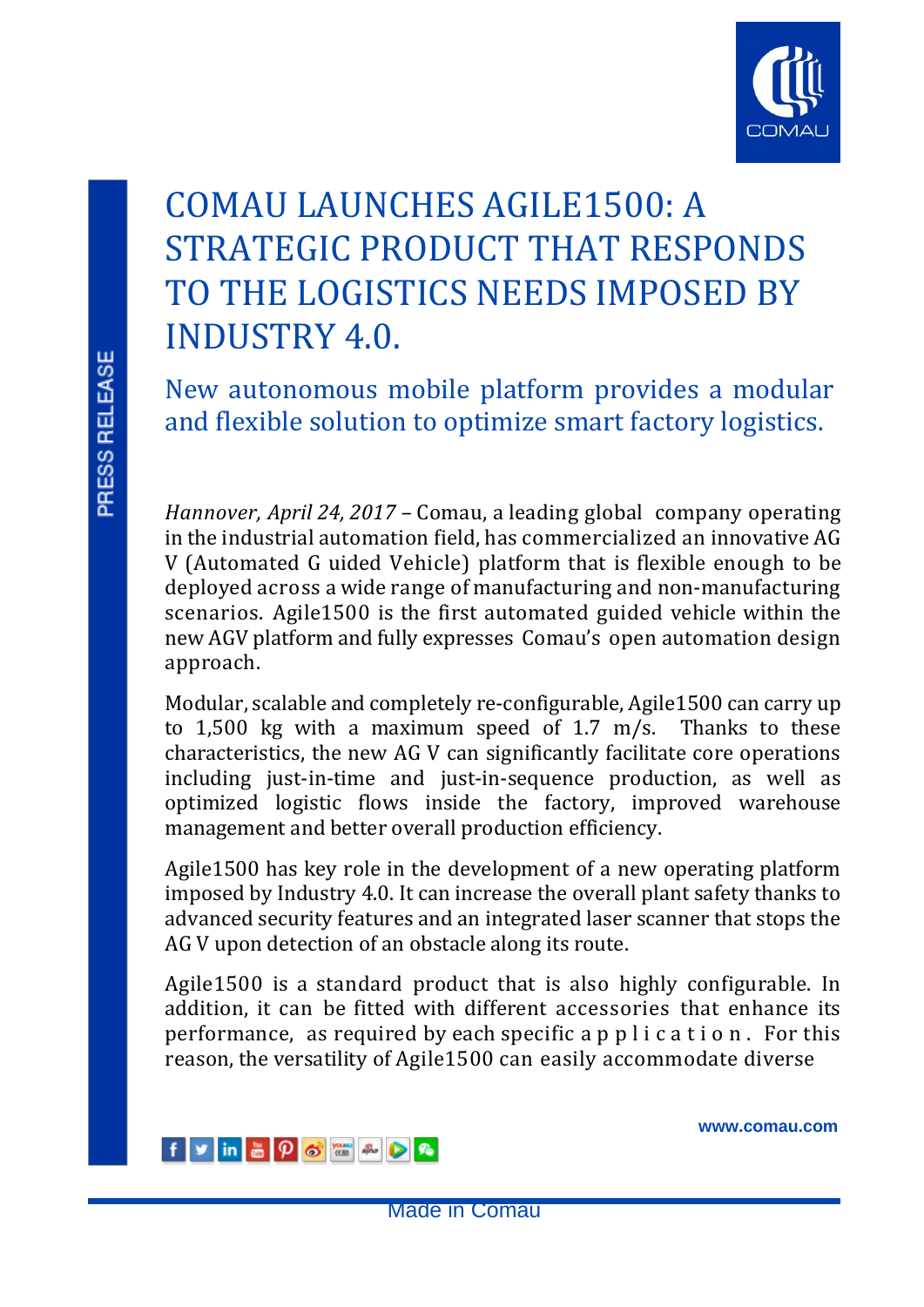

manufacturing needs and factory layouts. Furthermore, Agile1500 works with multiple navigation systems that use both natural landmarks (walls, objects, etc.) as well as predefined points (magnetic spot and magnetic tape).

# **Key Benefits:**

- Best in-class payload in terms of size/speed ratio
- Complete reconfigurability protects ROI
- Compact design with on-the-spot rotation capabilities
- Powerful system management software handles transport orders, allocates vehicles and monitors the entire AG Vfleet
- AGV can easily interface with other automation systems present in the factory

Agile1500 is Comau's response to evolving market needs and is an important enabler of within the Industry 4.0 paradigm. This fully automated logistics technology enables Comau to better support highly individualized, highly efficient production while safeguarding productivity and profitability of the customer's entire manufacturing line.



**[www.comau.com](http://www.comau.com/EN)**